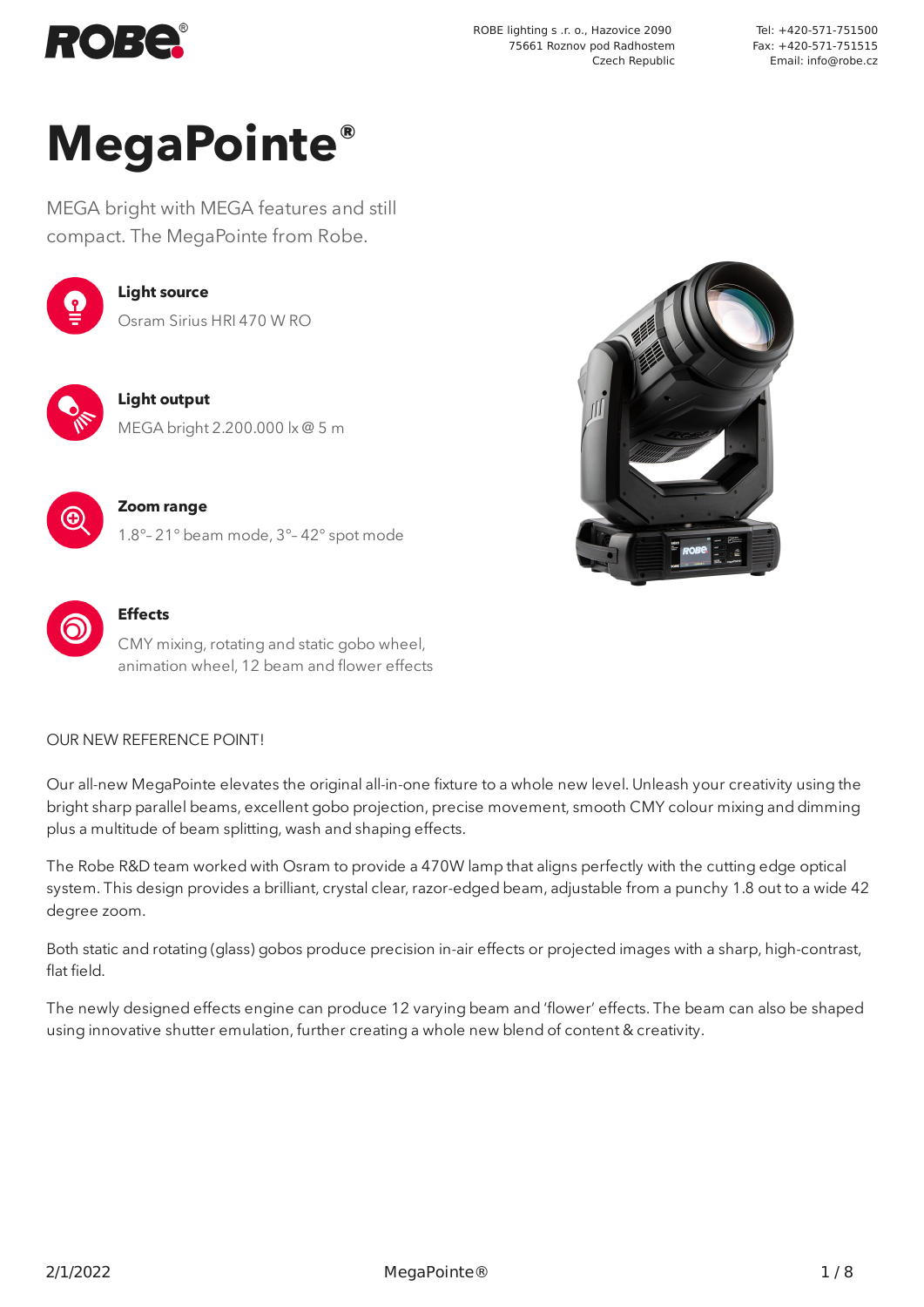

# Technical Specification

#### **Source**

- Lamp: Discharge short arc lamp with integrated reflector
- Approved model: Osram Sirius HRI 470 W RO
- Lifetime: 1.500 hours @ 470W Standard mode, 2.000 hours @ 380W Eco mode
- CRI: 80/90
- CCT:
	- Light output 6.300K
	- Lamp 7.500K
- Control: Automatic and remote on/off
- Ballast: Electronic
- •

# **Optical system**

- Robe's proprietary optical design (Patent pending).
- Zoom optical system: 14:1
- Light output:
	- Beam mode 1.8°: 2 200.000 lx @ 5 m
	- Beam mode 1.8°: 137.500 lx @ 20m
	- Spot mode 3°: 715.300 lx @ 5 m
	- Spot mode 3°: 44.710 lx @ 20m
- Zoom range:
	- 1.8° 21° beam mode
	- 3° 42° spot mode
- Output lens diameter: 150 mm
- Fixture total lumen output: 20.375 lm
- •
- •

#### **Dynamic Effects and Features**

- Cyan: 0 100%
- Magenta: 0 100%
- Yellow: 0 100%
- Colour Wheel: 13 dichroic filters + white
- Rotating gobo wheel: 9 rotating gobos + open, indexable and replaceable gobos

#### 2/1/2022 MegaPointe® 2 / 8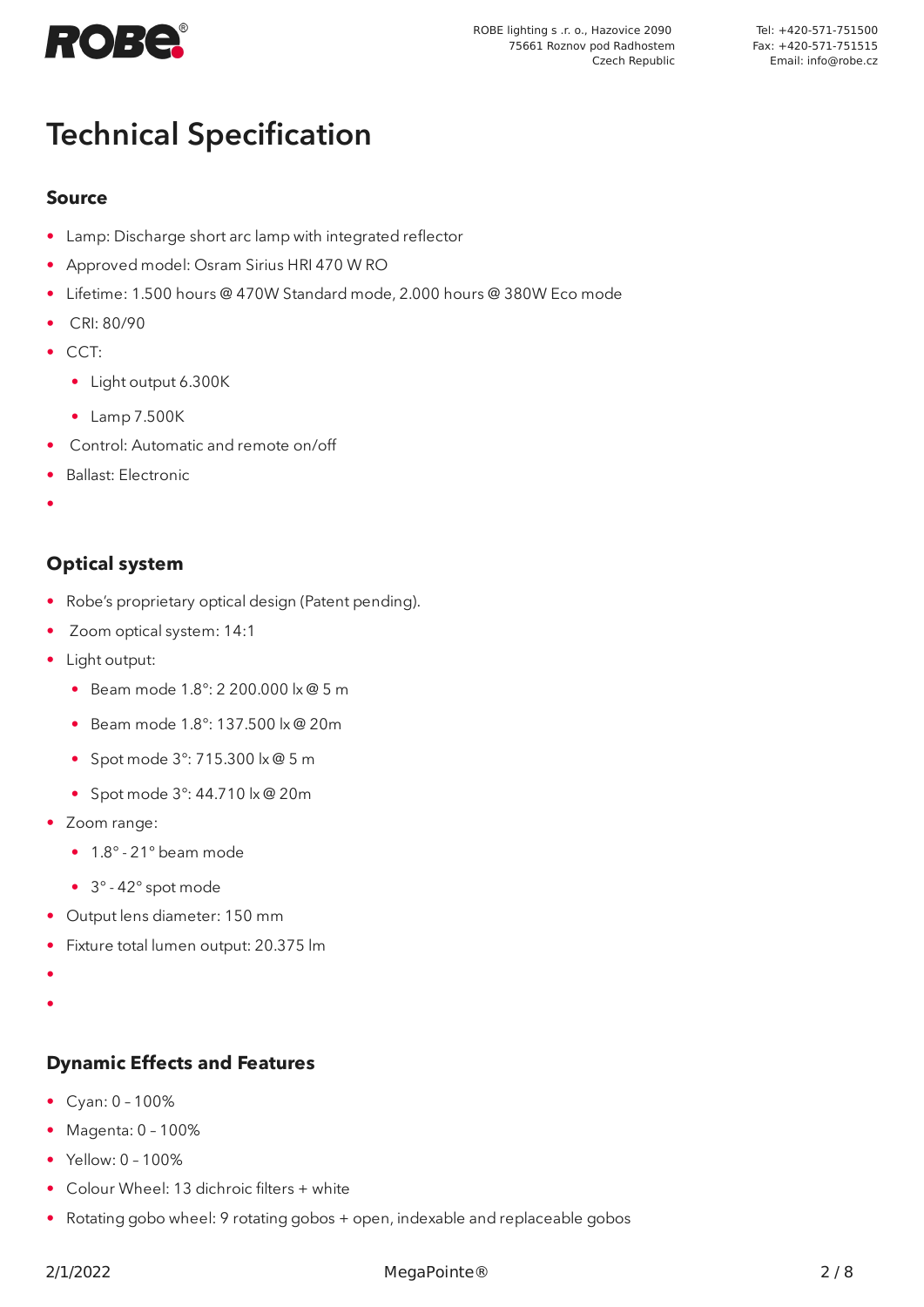

- Static gobo wheel: 14 gobos + open
- Animation wheel: Aluminium animation wheel, used alone or in combination with gobos, rotating in both directions at variable speed
- Innovative Effect Engine consisting of 6 prisms placed on two wheels, producing 12 various Beam and Flower effects
- Beam shaper emulating framing shutters and creating rectangular beam shapes, rotatable and indexable (Patented)
- Frost: variable 1° (light) and 5° (medium)
- Motorized zoom and focus
- Remote Hot-spot control: adjustable from 5:1 to 2.5:1 in spot mode and from 7:1 to 2.7:1 in beam mode (Patent pending)
- Pre-programmed random strobe & pulse effects
- Dimmer: 0 100%
- •

#### **Control and programming**

• Setting & Addressing: ROBE Navigation System 2 (RNS2)

• Display: QVGA Robe touch screen with battery backup, gravitation sensor for auto screen positioning, operation memory service log with RTC, stand-alone operation with 3 editable programs (each up to 100 steps), built-in analyser for easy fault finding

- Protocols: USITT DMX-512, RDM, ArtNet, MA Net, MA Net2, sACN
- Wireless CRMX™ technology from Lumen Radio on request
- DMX Protocol modes: 2
- Control channels: 39, 34
- Pan/Tilt resolution: 8 or 16 bit
- Colour wheel positioning: 8 or 16 bit
- CMY: 8 bit
- CRI Selection: 80 or 90
- Rotating gobo wheel positioning: 8 bit
- Gobo indexing & rotation: 8 or 16 bit
- Static gobo wheel positioning: 8 bit
- Animation wheel: 8 bit
- Animation wheel rotation: 8 or 16 bit
- Prism indexing & rotation: 8 bit
- Frost: 8 bit
- Zoom: 8 or 16 bit
- Focus: 8 or 16 bit
- Hot-Spot: 8 bit
- Dimmer: 8 or 16 bit
- •

#### **Movement**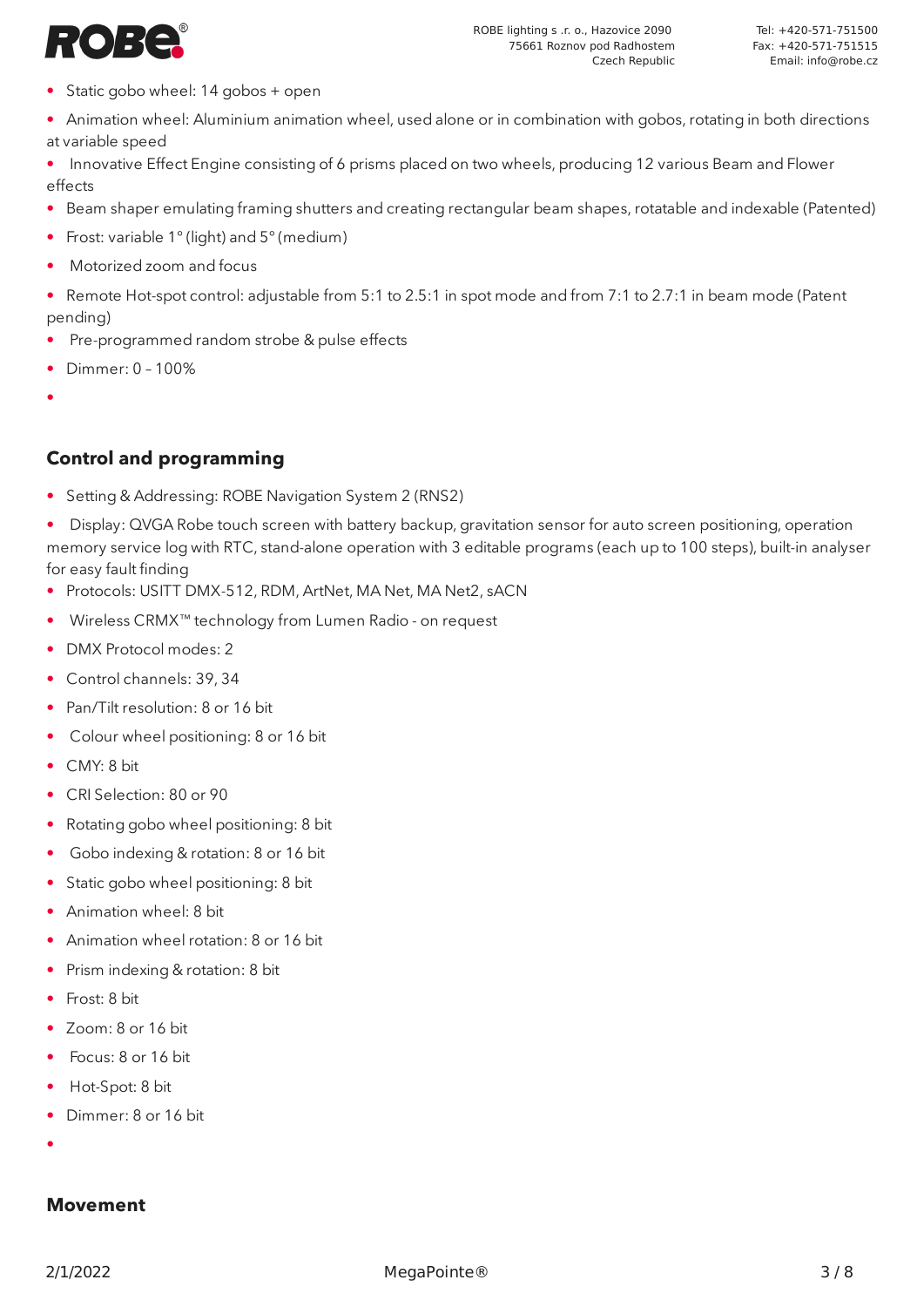

- Pan movement: 540°
- Tilt movement: 265°
- Movement control: Standard and Speed
- Automatic Pan/Tilt position correction

• EMS™: Electronic Motion Stabilizer system for Pan & Tilt reducing beam deviation caused by truss movement or vibration (Patented)

ROBE lighting s .r. o., Hazovice 2090 75661 Roznov pod Radhostem

Czech Republic

•

#### **Rotating gobos**

- Glass gobos: 9 rotating gobos + open
- Outside diameter: 15.9 mm
- Image diameter: 12.5 mm
- Thickness: 1.1 mm
- High temperature borofloat or better glass
- "SLOT&LOCK" system for easy replacement of gobos
- •

#### **Static gobos**

- Aluminium wheel with fixed gobos: 10 gobos & 4 beam reducers + open position
- •

#### **Thermal specification**

- Maximum ambient temperature: 45 °C (113 °F)
- Maximum housing temperature: 80 °C (176 °F)
- Minimum operating temperature: -5 °C (23 °F)
- Total heat dissipation: max. 1945 BTU/h (calculated)
- •

# **Electrical specification and connections**

- Power supply: Electronic auto-ranging
- Input voltage range: 100-240 V, 50/60 Hz
- Power consumption: 670 W
- Power in connector: Neutrik powerCON TRUE1
- DMX and RDM data in/out: Locking 3-pin & 5-pin XLR
- Ethernet port in: RJ45
- •

# **Approvals**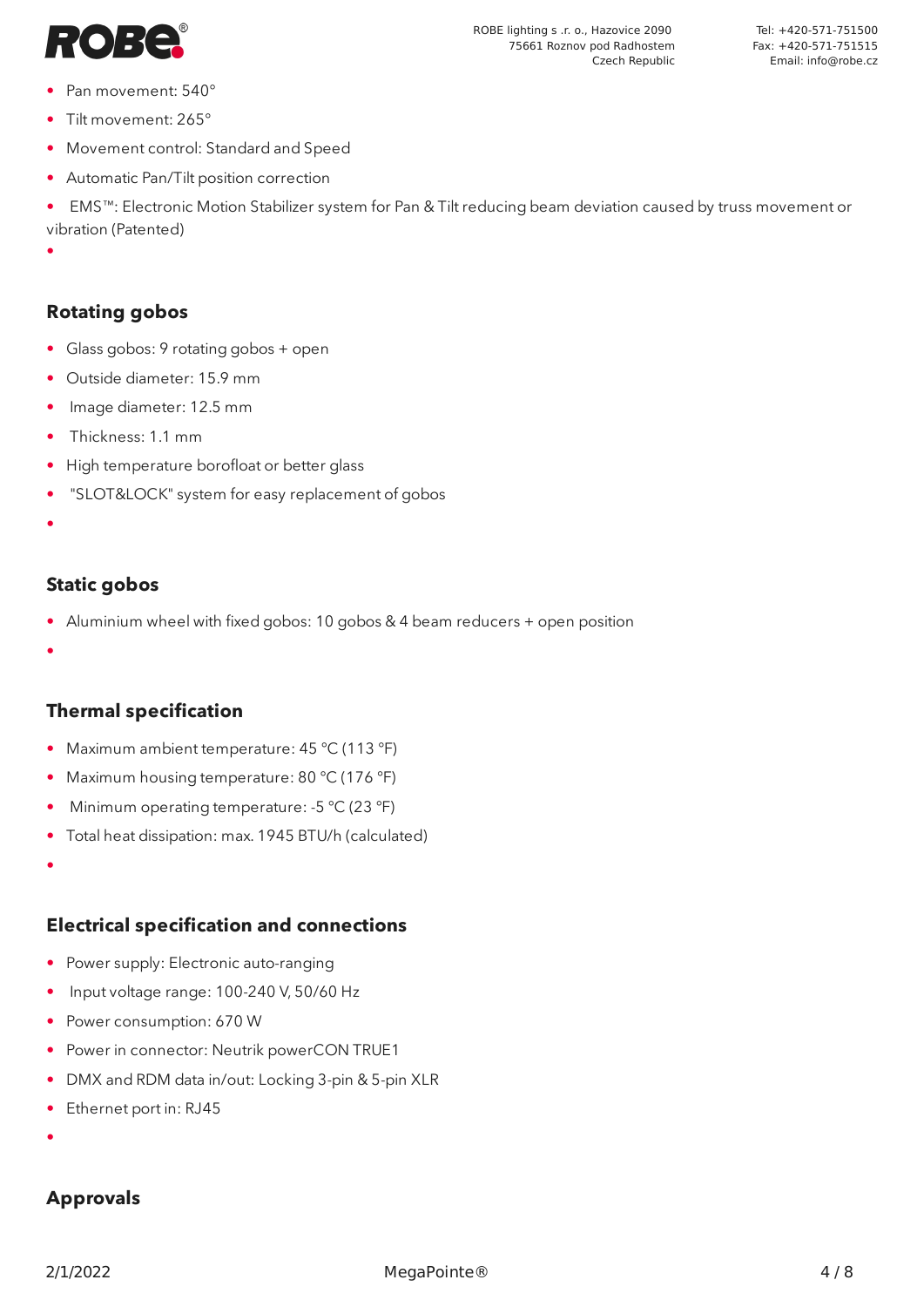

- CE Compliant
- cETLus Compliant
- •

#### **Mechanical specification**

- Height: 640 mm (25.2") head in vertical position
- Width: 396 mm (15.6")
- Depth: 230 mm (9.1")
- Weight: 22 kg (48.5 lbs)
- Ingress protection rating: IP20
- •

# **Rigging**

- Mounting positions: Horizontally or vertically
- Universal operating position
- Mounting points: 2 pairs of 1/4-turn locking points
- 2x Omega adaptors with 1/4-turn quick locks
- Pan and Tilt transport locks
- Safety cable attachment point
- •

#### **Included items**

- User Manual
- Omega Adaptor CL-regular 2 pcs
- Power cord including powerCON TRUE1 In connector
- •

#### **Optional accessories**

- Lamp Osram Sirius HRI 470W RO: 14080061
- Doughty Trigger Clamp: 17030386
- Frost I 0.5° (exchange) assembled: 10980632
- Frost I 1° (exchange) assembled: 10980633
- Frost I 5° (exchange) assembled: 10980634
- Frost I 10° (exchange) assembled: 10980635
- Frost I 20° (exchange) assembled: 10980636
- Frost I 30° (exchange) assembled: 10980637
- Frost II 0.5° (exchange) assembled: 10980638
- Frost II 1° (exchange) assembled: 10980639

ROBE lighting s .r. o., Hazovice 2090 75661 Roznov pod Radhostem

Czech Republic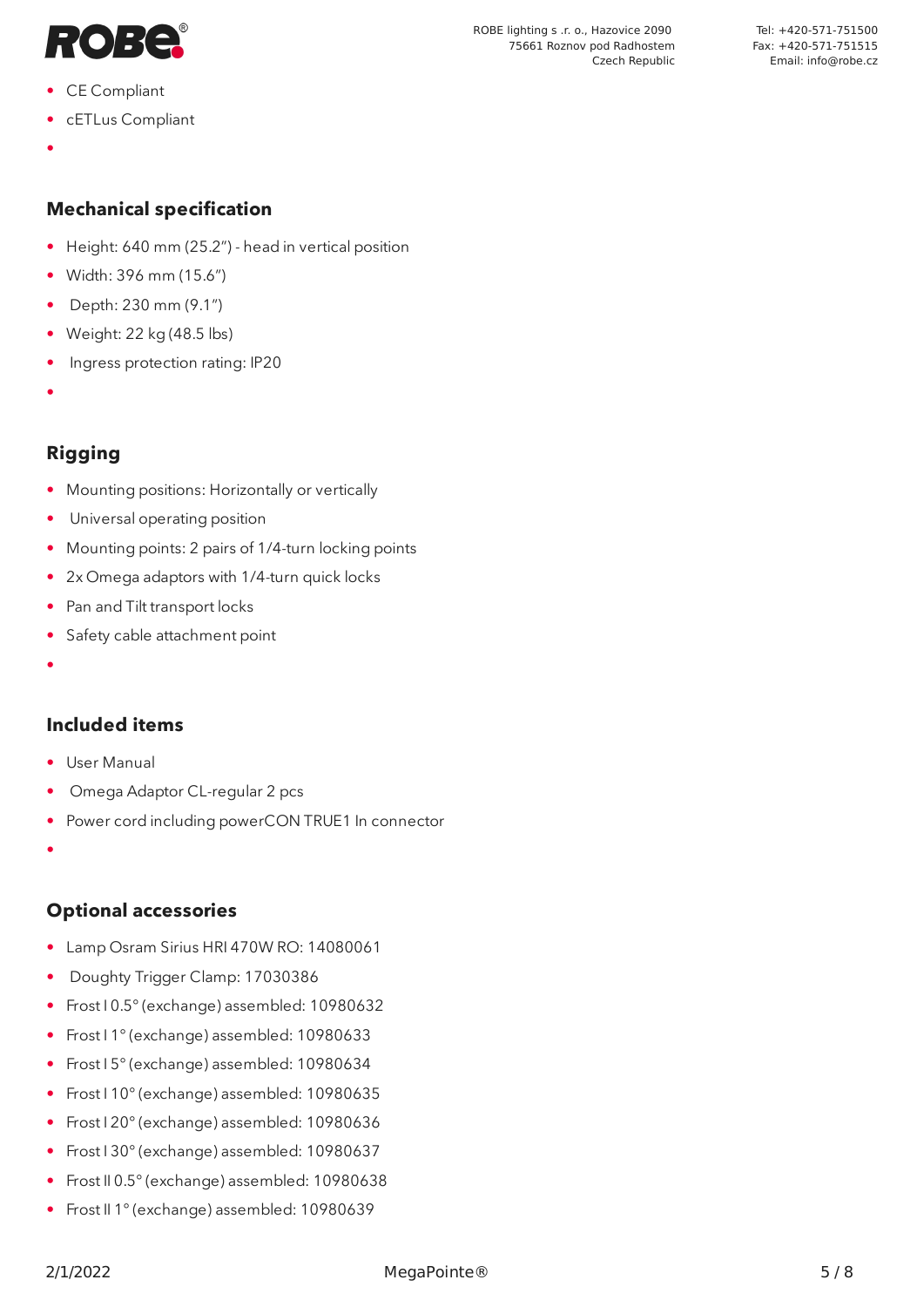

- Frost II 5° (exchange) assembled: 10980640
- Frost II 10° (exchange) assembled: 10980641
- Frost II 20° (exchange) assembled: 10980642
- Frost II 30° (exchange) assembled: 10980643
- Safety wire 36 kg: 99011963
- Single Top Loader Case: Horizontal 10120232
- Dual Top Loader Case:
	- Vertical 10120229
	- Horizontal 10120233
- Quad Top Loader Case: Vertical 10120230
- Foam Shell:
	- Single Vertical 20020308
	- Dual Vertical 20020310
	- Single Horizontal 20020311
- •

#### **Legal**

- MegaPointe® is a registered trademark of Robe lighting s. r. o.
- MegaPointe® is patented by Robe lighting s. r. o. and is protected by one or more pending or issued patents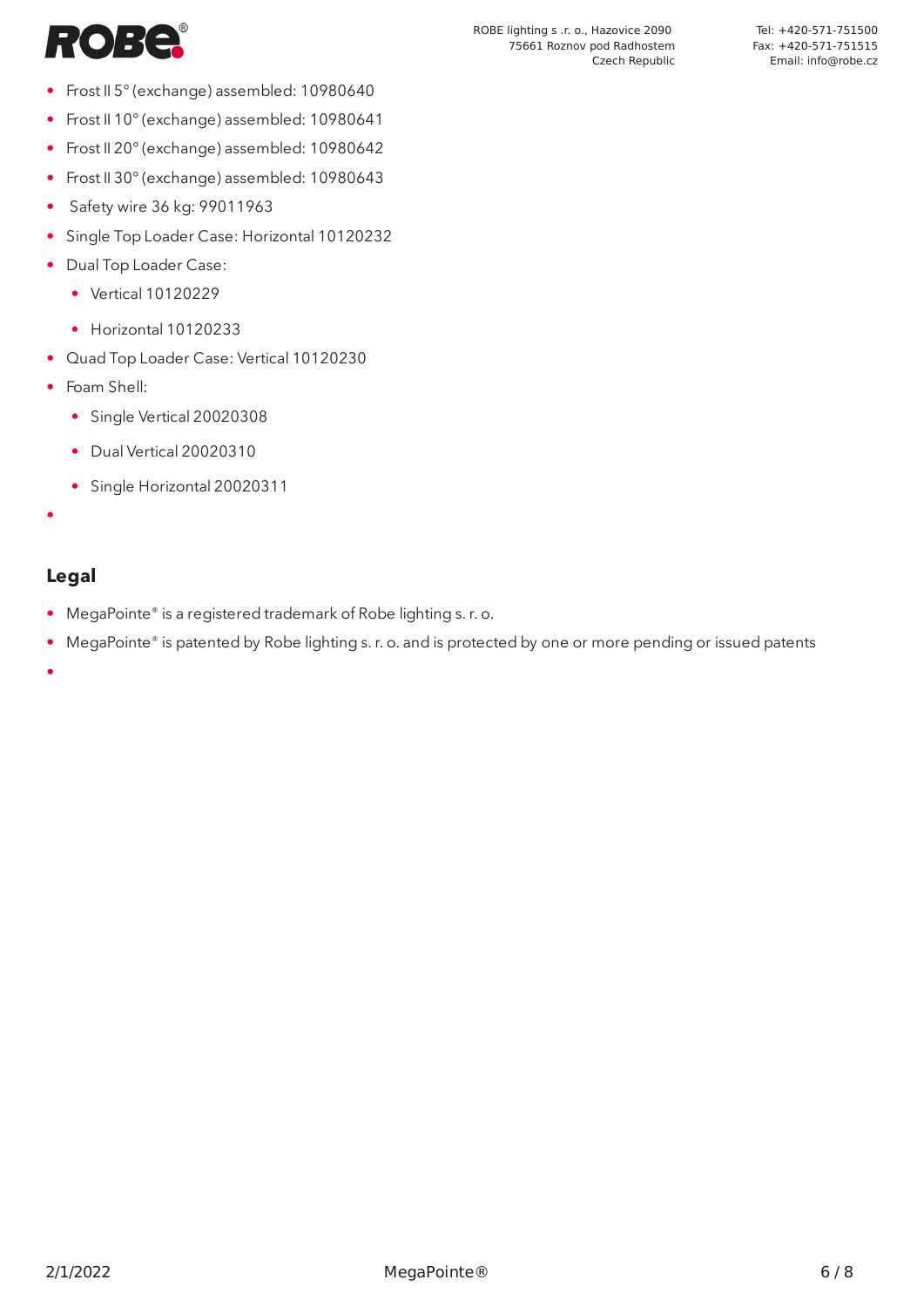

ROBE lighting s .r. o., Hazovice 2090 75661 Roznov pod Radhostem Czech Republic

Tel: +420-571-751500 Fax: +420-571-751515 Email: info@robe.cz

# Gobos&Colours

# **Rotating Gobo Wheel**

| 15020341            | 15020352 | 15020351 | 15020347 | 15020337 | 15020350 |
|---------------------|----------|----------|----------|----------|----------|
|                     |          |          |          |          |          |
| 15020355            | 15020354 | 15020342 |          |          |          |
| <b>Colour Wheel</b> |          |          |          |          |          |
|                     |          |          |          |          |          |
| 14070445            | 14070446 | 14070447 | 14070448 | 14070449 | 14070450 |
|                     |          |          |          |          |          |
| 14070451            | 14070452 | 14070453 | 14070454 | 14070455 | 14070456 |
|                     |          |          |          |          |          |
| 14070457            |          |          |          |          |          |

# **Fixed Gobo Wheel, Detail**















99015494-1 99015494-2 99015494-3 99015494-4 99015494-5 99015494-6











2/1/2022 MegaPointe® 7 / 8